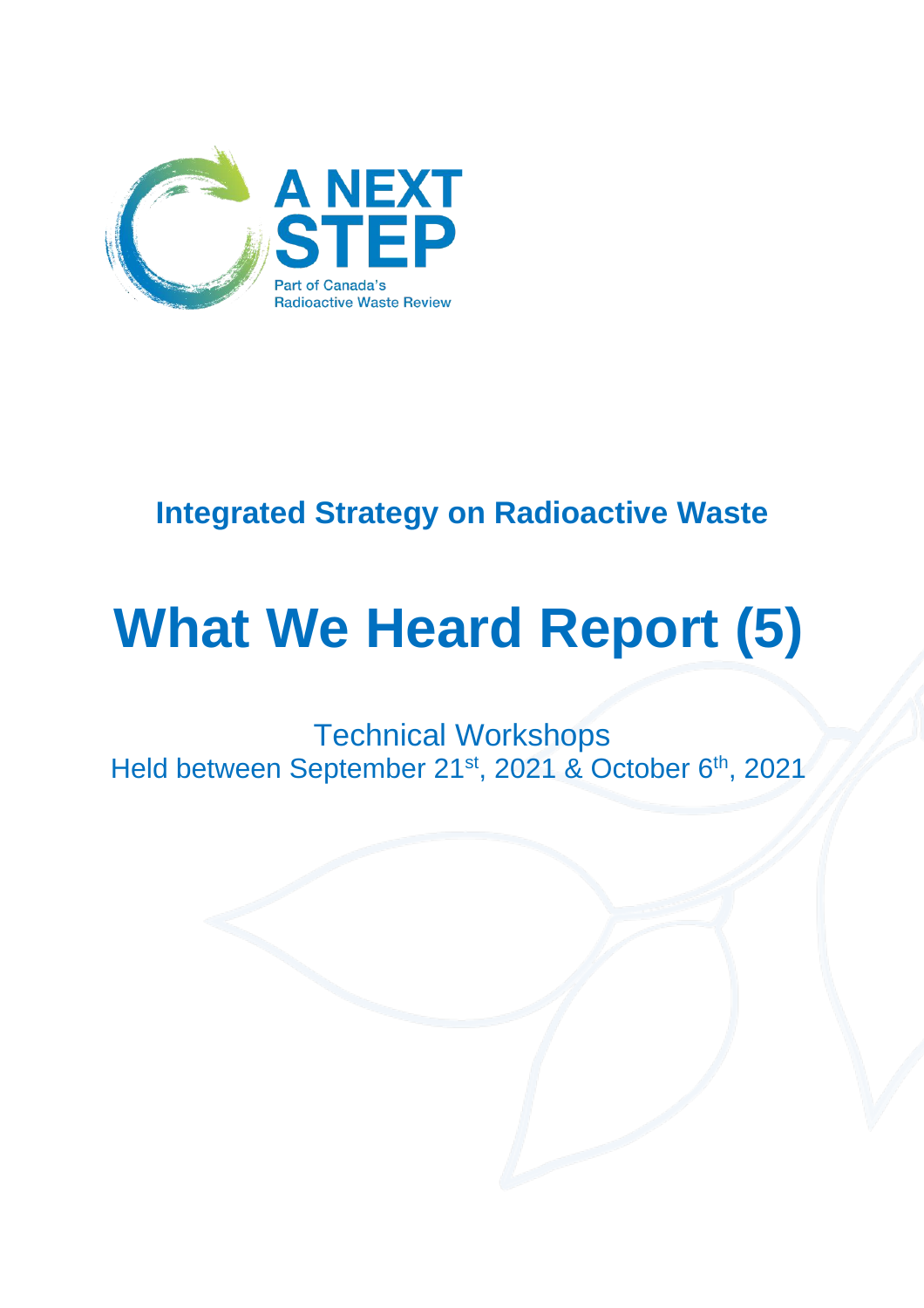### Table of Contents

| <b>EXECUTIVE SUMMARY</b>                             |                |
|------------------------------------------------------|----------------|
| <b>What We Heard - Summary</b>                       | 5              |
| At A Glance - Key Themes from Technical Workshops    | 5              |
| <b>Conclusion</b>                                    | $\overline{7}$ |
| <b>TECHNICAL WORKSHOPS - WHAT WE HEARD</b>           | 8              |
| <b>Low-Level Waste</b>                               | 8              |
| <b>Intermediate-Level Waste</b>                      | 10             |
| <b>APPENDIX A - TECHNICAL WORKSHOP SESSIONS</b>      | 13             |
| <b>APPENDIX B - PROMOTION OF TECHNICAL WORKSHOPS</b> | 14             |
| <b>APPENDIX C - METHODOLOGY</b>                      | 15             |
| <b>APPENDIX D - ISRW GUIDING PRINCIPLES</b>          | 17             |
| <b>GLOSSARY OF TERMS (NUCLEAR WASTE MANAGEMENT)</b>  | 19             |

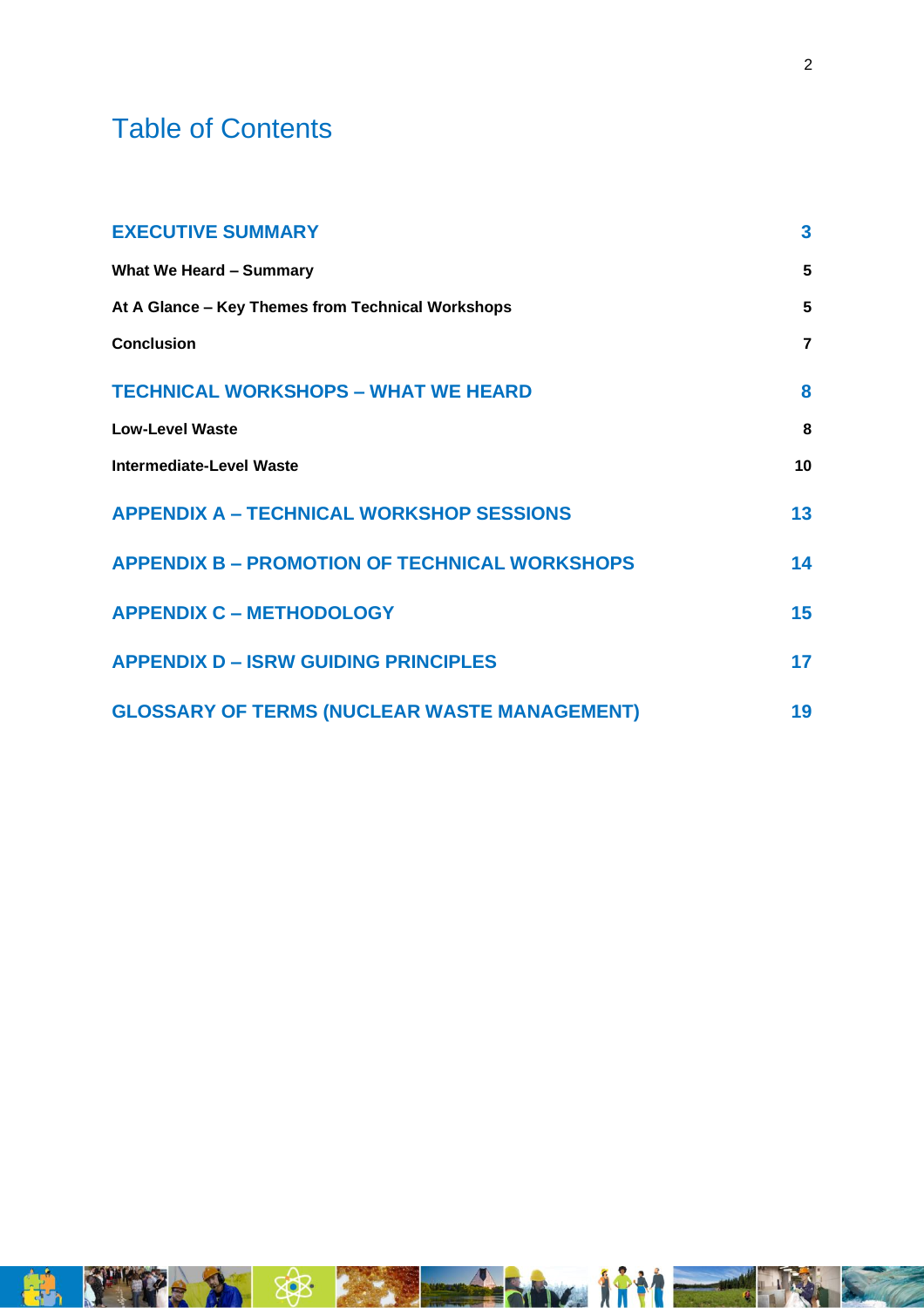### <span id="page-2-0"></span>Executive Summary

In the fall of 2020, the Minister of Natural Resources Canada tasked the Nuclear Waste Management Organization (NWMO) with leading an engagement process with Canadians and Indigenous peoples to inform the development of an integrated long-term management strategy for all of Canada's radioactive waste, in particular low- and intermediate-level waste [\(radwasteplanning.ca\)](https://radwasteplanning.ca/), as part of the government's radioactive waste management policy review.

The NWMO was asked to lead this work because it has close to 20 years of recognized expertise in the engagement of Canadians and Indigenous peoples on plans for the safe long-term management of used nuclear fuel. The Integrated Strategy for Radioactive Waste (ISRW) is distinct from the work that the NWMO is leading on the deep geological repository for used nuclear fuel, which will continue as planned.

In 2021, the NWMO began engaging with Canadians and Indigenous peoples, conducting public opinion research, hosting a [Summit](https://radwasteplanning.ca/engagement-initiatives/canadian-radioactive-waste-summit) to hear from diverse voices, listening to citizens in a series of engagement sessions in communities where waste is stored today, and hosting roundtable discussions and technical workshops. This report summarizes what we heard from our virtual technical workshops which took place in September and October 2021.

The intent of the ISRW is to identify next steps to address gaps in Canada's current radioactive waste management strategy, for low- and intermediate-level radioactive waste, and to look further into the future. We stipulated at the start of each session that our focus is on engagement, information sharing and gathering, not consultation.

Through these technical workshops, we engaged with interested Canadians and Indigenous peoples, both technical experts and laypersons. Prior to the workshops, registrants were encouraged to read the full [technical options report](https://radwasteplanning.ca/sites/default/files/project_report.pdf) or the [technical options report –](https://radwasteplanning.ca/sites/default/files/isrw_report_on_technical_options_layperson_summary_en.pdf) [layperson summary.](https://radwasteplanning.ca/sites/default/files/isrw_report_on_technical_options_layperson_summary_en.pdf) We then invited participants to discuss the report and its assessment of technical options for the storage of Canada's low- and intermediate-level waste. Multiple individual sessions for low- and intermediate-level waste were held at both the expert and layperson level, offering several opportunities for attendees to participate, give feedback and ask questions.

Refer to **Appendix A – Technical Workshop Sessions** for the dates and audiences for the technical workshops, and to **Appendix B – Promotion of Technical Workshops** for more details on how the technical workshop activities were promoted to invite layperson and expert participation.

This What We Heard Report presents the feedback that was collected over the course of six technical workshops. This report includes a summary of the key themes, as well as individual sections for specific discussion points that surfaced from the individual low- and intermediate-level waste sessions. It is not a reflection of each of the individual comments that were made.

During the sessions, participants were asked to comment on the report, and asked if the order of recommended options is prioritized in the way they felt it should. Participants were encouraged to focus on the technical options in isolation of other factors that will come into the final strategy recommendations. Overall, we heard there was general support for the order of the options. Participants also suggested that further assessment may be required in future phases of analysis.

ha i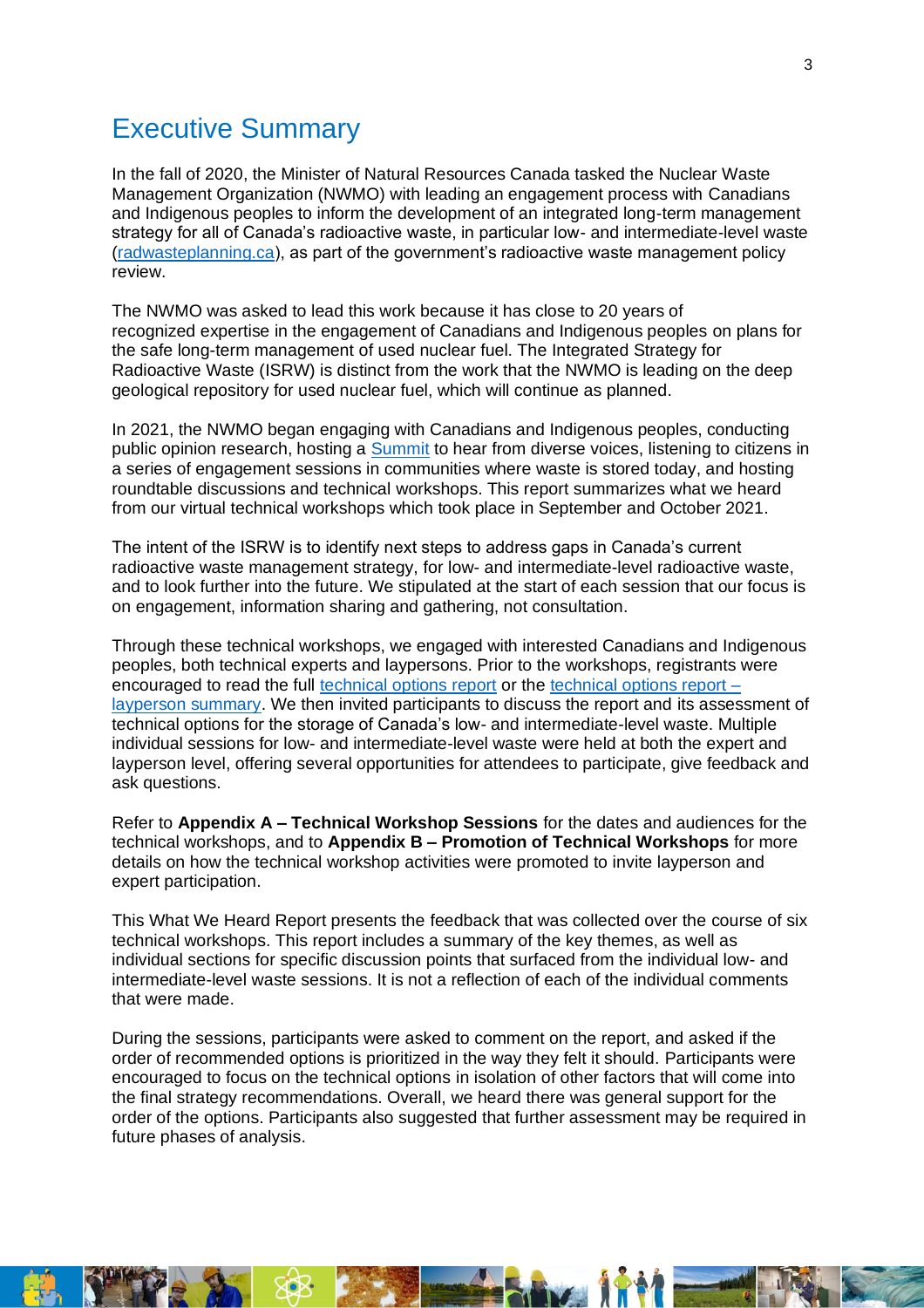The ranked order of technical options presented to participants of the technical workshops for consideration was as follows:

Ranked Order – Low Level Waste

- 1. Engineered Containment Mound
- 2. Concrete Vault (tied for 2nd place)
- 3. Shallow Rock Cavern (tied for 2nd place)
- 4. Deep Geological Repository
- 5. Rolling Stewardship (not a disposal option)

### Ranked Order – Intermediate-Level Waste

- 1. Deep Geological Repository
- 2. Deep Borehole (an option limited by the packaged size of the waste)

It should be noted that the recommended technical options and their ranked order, as presented in the [technical options report](https://radwasteplanning.ca/sites/default/files/project_report.pdf) or the [technical options report –](https://radwasteplanning.ca/sites/default/files/isrw_report_on_technical_options_layperson_summary_en.pdf) layperson [summary,](https://radwasteplanning.ca/sites/default/files/isrw_report_on_technical_options_layperson_summary_en.pdf) do not represent the final ISRW recommendations

Input from our engagement efforts will be considered in the drafting of the overall recommendations for the ISRW. This strategy will be based on public input, Indigenous Knowledge, international scientific consensus, and best practices from around the world.

Draft recommendations will be published later this year and will also be informed by the Government of Canada's revised radioactive waste management policy.

A consistent methodology was used to structure each of the Technical Workshops. Refer to **Appendix C – Methodology** for information on how we conducted the sessions. The general format was as follows:

- Separate workshops were held to address low- and intermediate-level waste.
- Separate workshops were offered to technical experts and laypersons, participants self-selected which option they preferred.
- Participants received a presentation on the topic by a NWMO representative.
- Participants had an opportunity to ask questions of clarification from the NWMO representative.
- Participants were guided through a series of questions by an independent bilingual facilitator to obtain their views on the topic of 'Does the order of recommendations for the storage of low- or intermediate-level waste stand?'
- The NWMO representative provided additional information on other engagement opportunities for the Integrated Strategy for Radioactive Waste and ended the session with thanks.

<span id="page-3-0"></span>ISRW guiding principles were shared with participants as part of the presentation. Refer to **Appendix D – ISRW Guiding Principles** for the full text of the ISRW Guiding Principles.

**Avg. 18**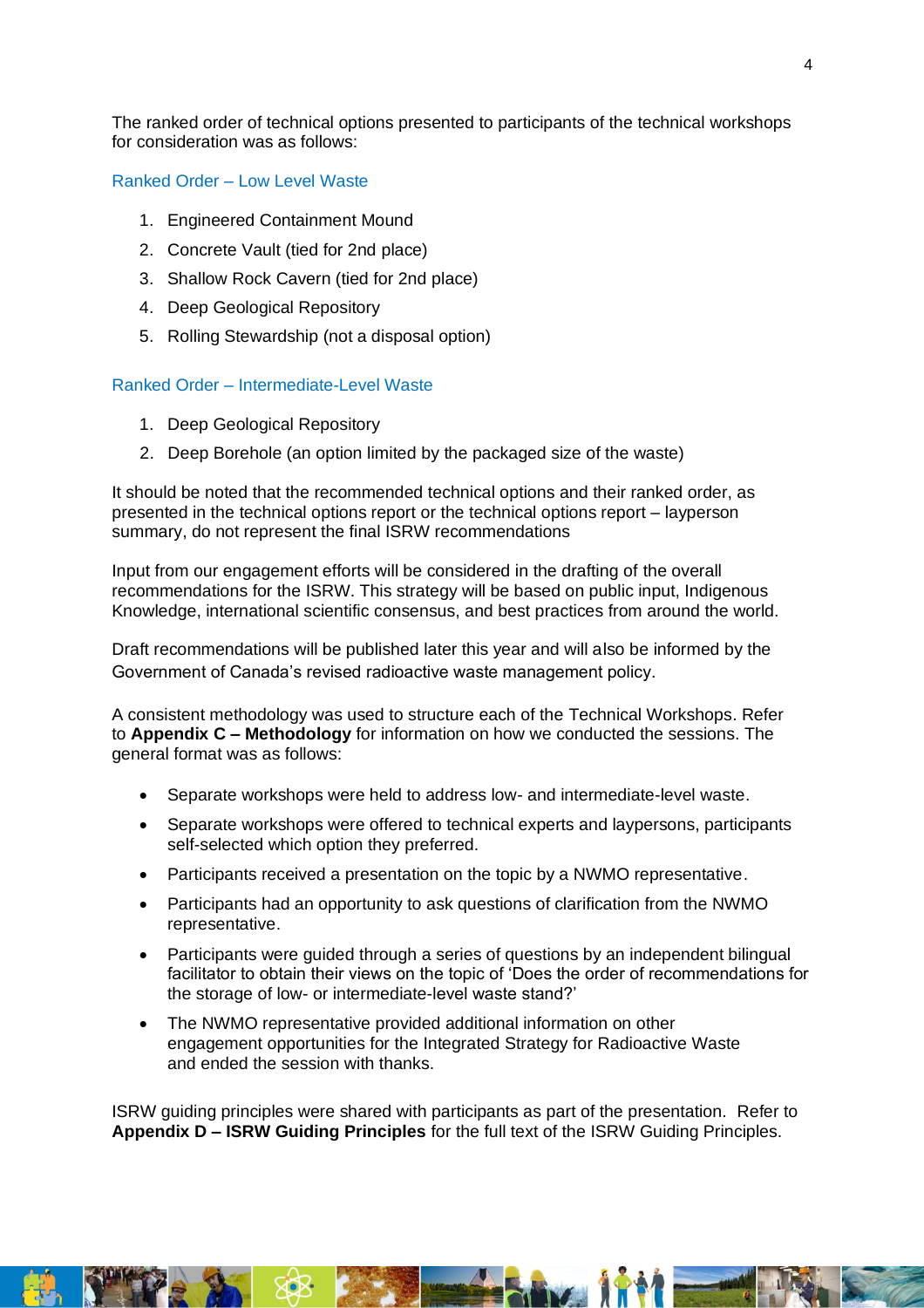### What We Heard – Summary

This What We Heard section summarizes the discussions that emerged from all six workshops that were conducted in late September through October 2021.

The objective of the workshops was to determine the order of rankings of the technical options for disposal of low- and intermediate-level waste. The ranked order presented did not take into consideration that a combination of approaches may be used. Some participants questioned why In-situ decommissioning was not included as one of the possible options; under current regulatory context In-situ can only be considered for legacy situations and was therefore not suitable for the waste being addressed as part of these technical workshops.

Through the discussions, we found that a shortcoming of the report was that the ranked order is not definitive.

Through our engagement with laypeople and technical experts, we captured feedback on the ranked potential disposal options for low-level waste and for intermediate-level waste for which there are no current long-term management plans.

Materials related to the development of the Integrated Strategy for Radioactive Waste, and the various engagement activities, can be found on the [RadWastePlanning](https://radwasteplanning.ca/)website, including all materials used for these Technical Workshops. 

The development of the strategy is grounded in a range of guiding principles and objectives as we explore key questions and issues discussed at our events. This Report details what we heard from participants who attended the Technical Workshops.

### <span id="page-4-0"></span>At A Glance – Key Themes from Technical Workshops

The key themes that emerged from the Technical Workshops are listed below and reflect what we heard from participants as they provided feedback, asked questions, conveyed concerns, and expressed how they felt on the long-term radioactive waste strategy.

### Key Finding 1 – Safety is Paramount

Safety continues to be an important theme. Participants raised concerns about location, storage, containment, and transportation of the waste as key factors in the final decision.

We heard from participants, that in the future when any waste disposal project is undertaken, the design would need to be suitable for the location, waste volumes and waste characteristics, and meet regulatory requirements.

### Key Finding 2 – Communication & Transparency

We heard that there seemed to be an abundance of technical discussions about waste, but not enough about the social or political aspects.

Some participants noted that the public is not typically engaged until a solution is presented in their community. They expressed a desire to be engaged early in the development of any plans.

hz IT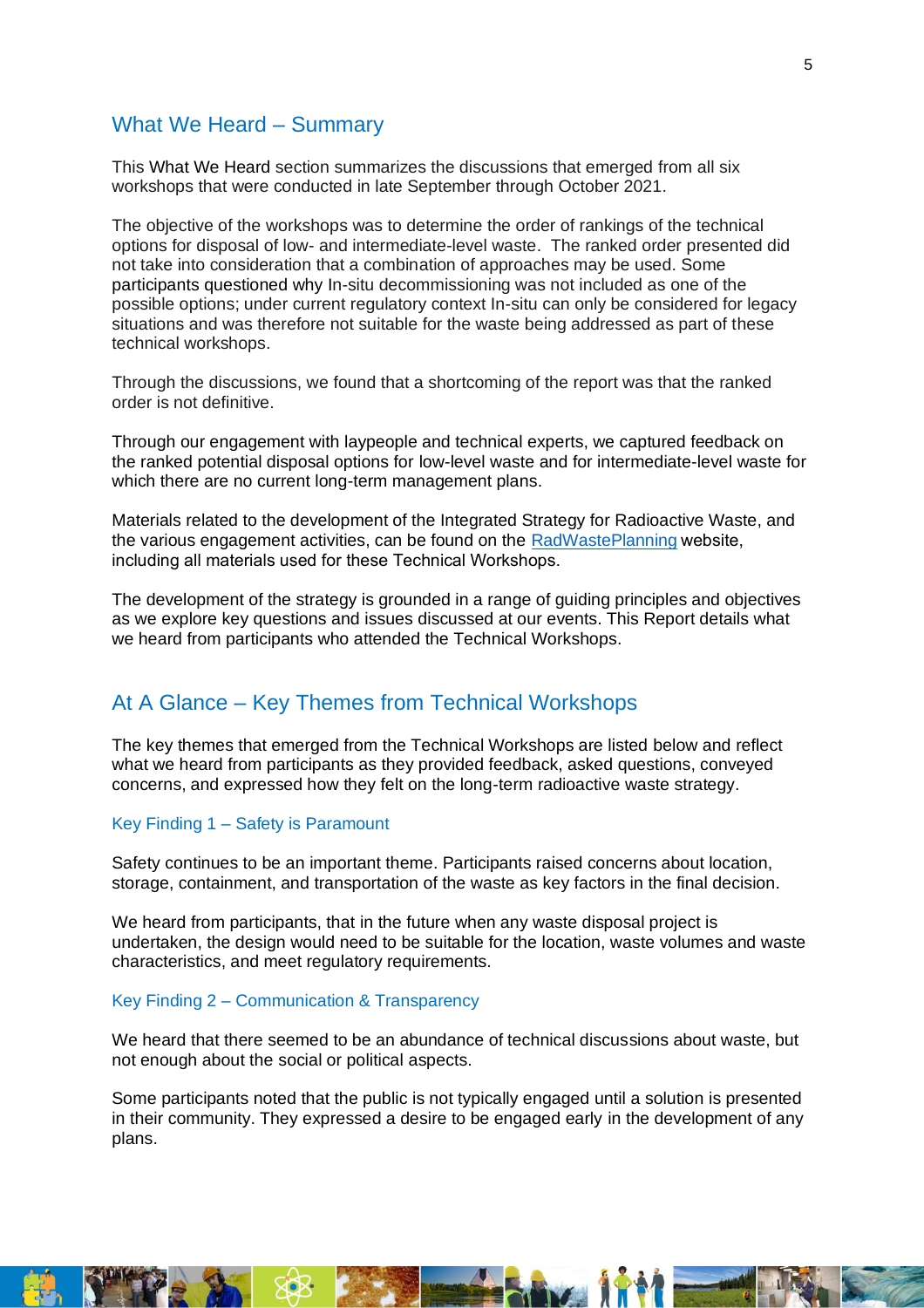#### Key Finding 3 – Education & Engagement

Some participants expressed that they did not have enough information to make adequate judgement as part of the discussion. This highlighted the need for further public education so that Canadians and Indigenous peoples understand the unique challenges posed by radioactive waste. Participants conveyed that they want to contribute to the strategy but need more information. Some felt that it was difficult to consider the technical options without also looking at cost, environmental and safety factors including waste descriptions and makeup, and the application of the waste hierarchy (what happens before storage including other uses).

Participants expressed that there was a lack of knowledge about nuclear waste and questioned whether NWMO will be taking stock of community understanding of the problems we are attempting to address because there is a lot of misinformation.

#### Key Finding 4 – Sustainability & the Environment

We heard a broad and repeated consensus from participants that waste minimization should be further pursued. We heard several questions about assumptions around the packaging of radioactive waste. Packaging considerations were seen to be a potential impediment to future waste disposal.

Some participants shared their lived experience and expressed concern about potential spills which should be considered in finalizing recommendations.

We heard from participants about the potential environmental impact of a deep geological repository, including habitat displacement during construction. Questions included whether there would be programs to support the wildlife in any potential siting location.

We also heard that our report was missing information about the potential impact of climate change.

### Key Finding 5 – Transportation

We heard some concern about transportation costs and risk if there was only one or a few centralized storage facilities. Participants expressed that these considerations should be factored into the final recommendations.

#### Key Finding 6– Rolling Stewardship & Waste Disposal

We heard different views on Rolling Stewardship and waste disposal.

The majority of participants expressed support for disposal, rather than leaving the waste for future generations. We heard that the uncertainty associated with future climate impacts makes rolling stewardship a less acceptable solution. However, a considerable number of participants included a caveat which stressed the need for perpetual monitoring, for as long as the waste is hazardous. These participants noted the importance of having assurance that someone was overseeing the waste and keeping waste owners accountable.

We heard from most participants that intermediate-level waste should be disposed of in a deep geological repository.

## ha iy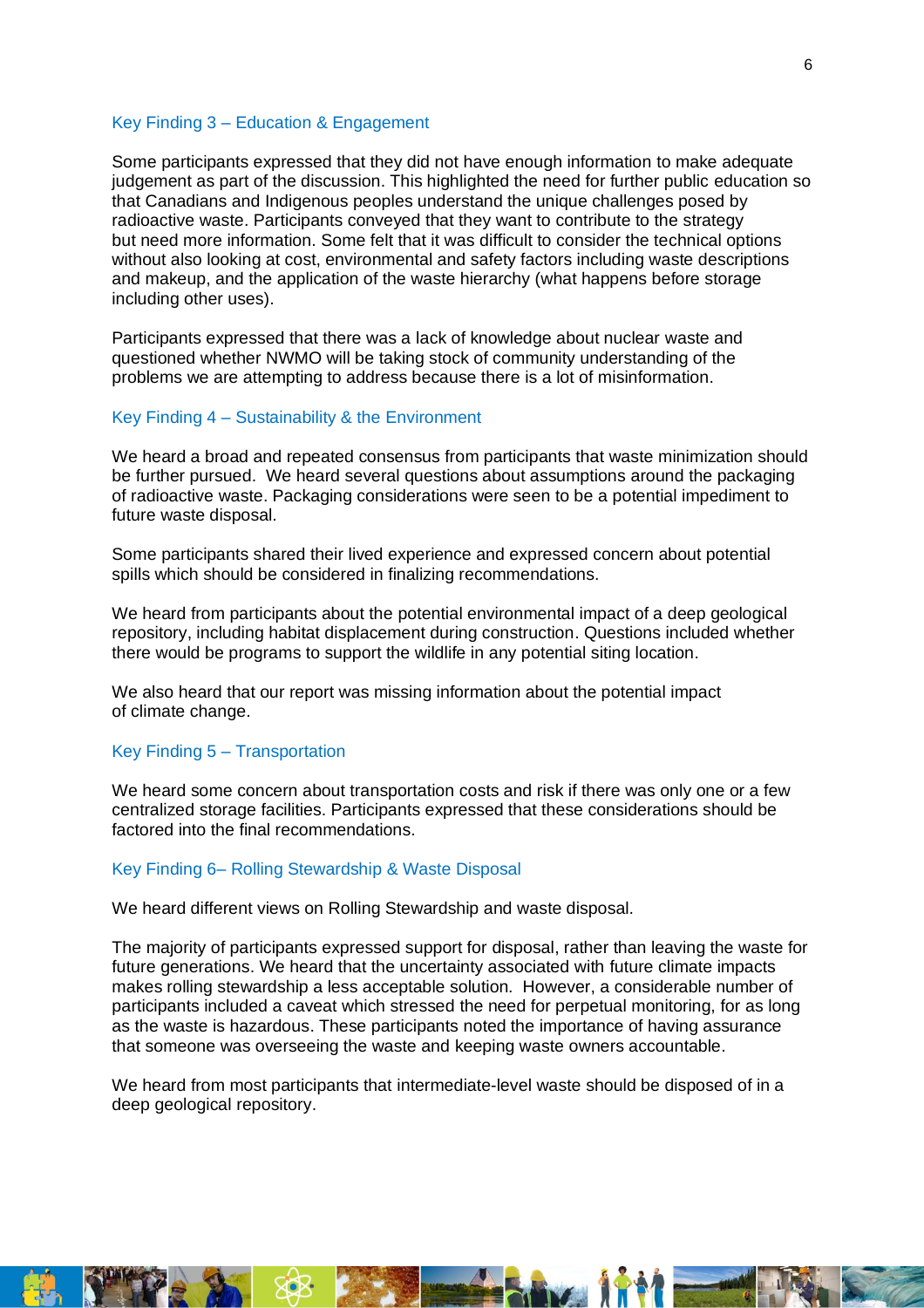### Key Finding 7 – Co-location and Centralization

Participants indicated that the best option is deep-disposal of intermediate-level waste. Some of the participants expressed support for the longer-lived intermediate-level waste to be emplaced with the high-level waste.

The majority of participants believed that there were cost advantages to co-location including re-packaging, surveillance, and monitoring. Some participants identified potential concerns related to the characteristics of the waste, such as heat and gas generation that could impact the feasibility of co-locating intermediate- and high-level waste.

<span id="page-6-0"></span>Some participants discussed co-locating low- and intermediate-level waste. However, most participants felt that when it comes to low-level waste, any disposal facility should be built separately from that for intermediate-level waste.

### **Conclusion**

Focusing solely on the technical options for the long-term management of low- and intermediate-level waste, participants agreed with the order of recommended options as follows:

### Ranked Order – Low Level Waste

- 1. Engineered Containment Mound
- 2. Concrete Vault (tied for 2nd place)
- 3. Shallow Rock Cavern (tied for 2nd place)
- 4. Deep Geological Repository
- 5. Rolling Stewardship (not a disposal option)

### Ranked Order – Intermediate-Level Waste

- 1. Deep Geological Repository
- 2. Deep Borehole (an option limited by the packaged size of the waste)

Participants identified the importance of other decision factors such as safety, environment, transportation, and cost.

It was our intention to collect and present these views in a manner that reflects the voices of the people we engaged with and integrate this invaluable feedback as we proceed with recommending the next steps towards managing low- and intermediate-level waste in Canada for which there are currently no long-term plans.

This is an ongoing conversation, and inclusion is an essential aspect of our project as this will be a decision affecting future generations of Canadians and Indigenous peoples.

The NWMO's recommendations will also be informed by the [revised policy on radioactive](https://www.rncanengagenrcan.ca/sites/default/files/draft_policy_on_radioactive_waste_management_and_decommissioning_-_english_-_jan_26_final.pdf)  [waste,](https://www.rncanengagenrcan.ca/sites/default/files/draft_policy_on_radioactive_waste_management_and_decommissioning_-_english_-_jan_26_final.pdf) which was published for public comment in February 2022.

ha it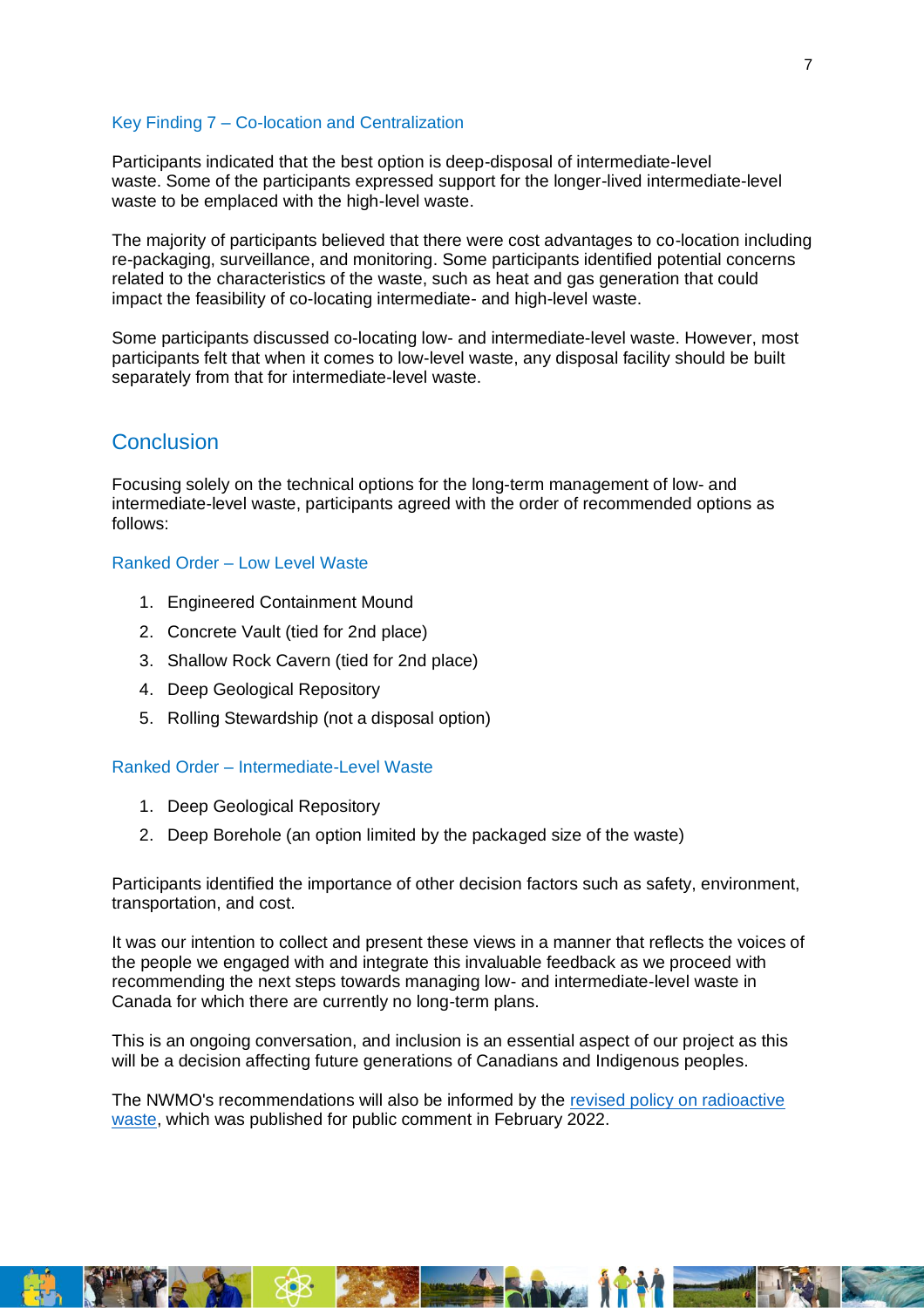### <span id="page-7-0"></span>Technical Workshops – What We Heard

The technical workshops were structured in a way to ensure participants were able to take part in open discussions, guided by an independent bilingual facilitator. The objective was to obtain feedback from participants on the ranked order of long-term management options described in the [technical options report](https://radwasteplanning.ca/sites/default/files/project_report.pdf) or the [technical options report –](https://radwasteplanning.ca/sites/default/files/isrw_report_on_technical_options_layperson_summary_en.pdf) layperson summary (Hereafter referred to as the technical options report). During each workshop, participants were given multiple opportunities to discuss the technical options, ask questions, and provide feedback. What we heard from participants was captured in the individual summaries for low- and intermediate-level waste below.

The facilitated discussion was structured in the same way for the low-level waste technical workshops, and for the intermediate-level waste technical workshops, for both laypeople and technical experts. The points of discussion were as follows:

- 1. With which aspects of the report do you agree?
- 2. With which aspects of the report do you disagree?
	- a. Are there technical options that have been eliminated that should be brought back, and why?
- 3. What is missing from the report?
- 4. Based on the discussion, does the Order of Recommendations still stand?

The facilitator ensured that these points of discussion were addressed in each workshop for the assumptions defined in the technical options report, for the recommended options, and for any other aspects that participants wanted to address.

### Assumptions – Technical Options Report

The technical options report included the following assumptions for low- and intermediatelevel waste:

- All liquid waste were assumed to be solidified.
- Unless quantified by the waste owner, additional decontamination and volume reduction practices were not assumed in this study.
- Projected operational waste was assumed to be packaged in the same physical configuration as existing waste of the same source.
- All long-term management options can accept nuclear waste with non-nuclear hazardous properties.
- Waste owner inventory volumes have been rounded, given the level of uncertainty present at this time.

### <span id="page-7-1"></span>Low-Level Waste

The following ranked order of technical options for the low-level waste, arising from the analysis in the technical options report, was accepted by participants. We reiterated that these recommendations are only part of the considerations that will go into the final ISRW recommendations.

**Fixed N**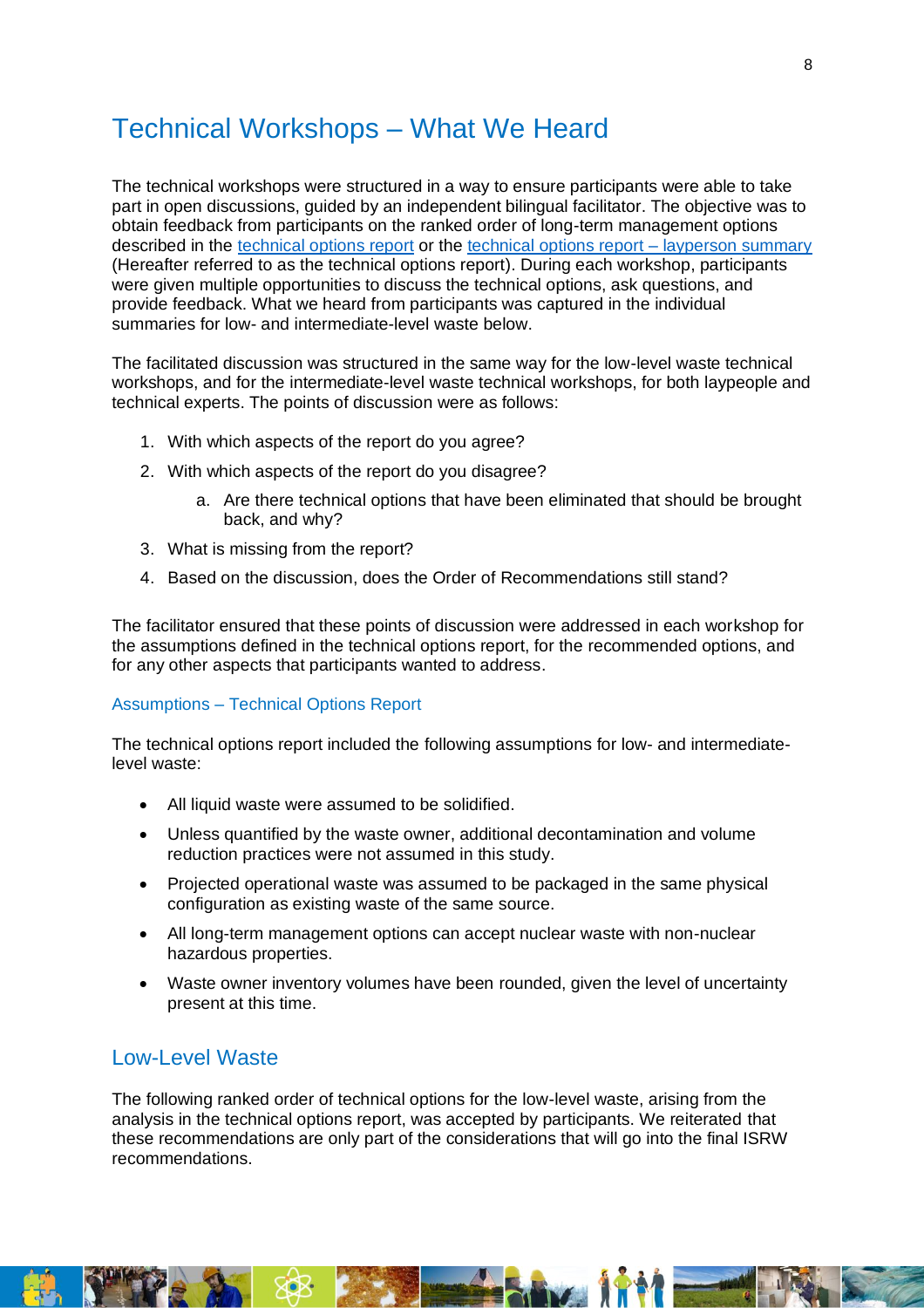We heard agreement with the recommendations overall, after discussion and addressing questions about the technical options, upstream waste minimization, packaging, and the characterization of the waste.

### Ranked Order – Low-level Waste Disposal Options

- 1. Engineered Containment Mound
- 2. Concrete Vault (tied for 2nd place)
- 3. Shallow Rock Cavern (tied for 2nd place)
- 4. Deep Geological Repository
- 5. Rolling Stewardship (not a disposal option)

### Technical Workshop Discussion - Low-level Waste

It was noted that Rolling Stewardship was included in the technical options for low-level waste, but that this was not a disposal option. Some participants felt that the different types of low-level waste could be addressed by Rolling Stewardship but acknowledged that this would come with a significant cost. Some participants questioned whether rolling stewardship should still be considered, given uncertainty about the future.

We heard a range of questions from participants who wanted to know if there has been any consideration of low-level waste in the context of other waste. For example, what are the considerations for the management of low-level waste, if there is already a deep geological repository for high-level waste and intermediate-level waste. Participants were also curious about engineered containment mound initiatives, and what different types existed.

Some participants questioned the assumption that all the low-level waste is solid, and whether it is a realistic reflection given the actual make-up of the waste.

We also heard that the technical options report would benefit from additional information on disused sealed sources. There were also questions about the possibility of separating longer and shorter-lived low-level wastes from each other and addressing their disposal differently.

We also heard from participants who felt we need to dedicate more efforts to reduce the volume of low-level waste. Some participants noted that there is currently waste that is packaged where much of the material is not radioactive.

We heard concerns about the need to repackage the waste, and the consequent impact on overall volume. Participants had questions about how waste is packaged, and what types of containers are used.

We heard that determining a disposal strategy could enable waste owners to adopt 'final' packaging, suitable for the waste disposal method. This could minimize the handling of the waste.

Some participants sought clarification on the difference between Engineered Containment Mound (ECM) and Concrete Vault, as technical options low-level waste disposal. Others sought clarification on whether shallow rock caverns are excavated or natural. Some participants questioned whether existing mines could be used as shallow rock caverns.

im i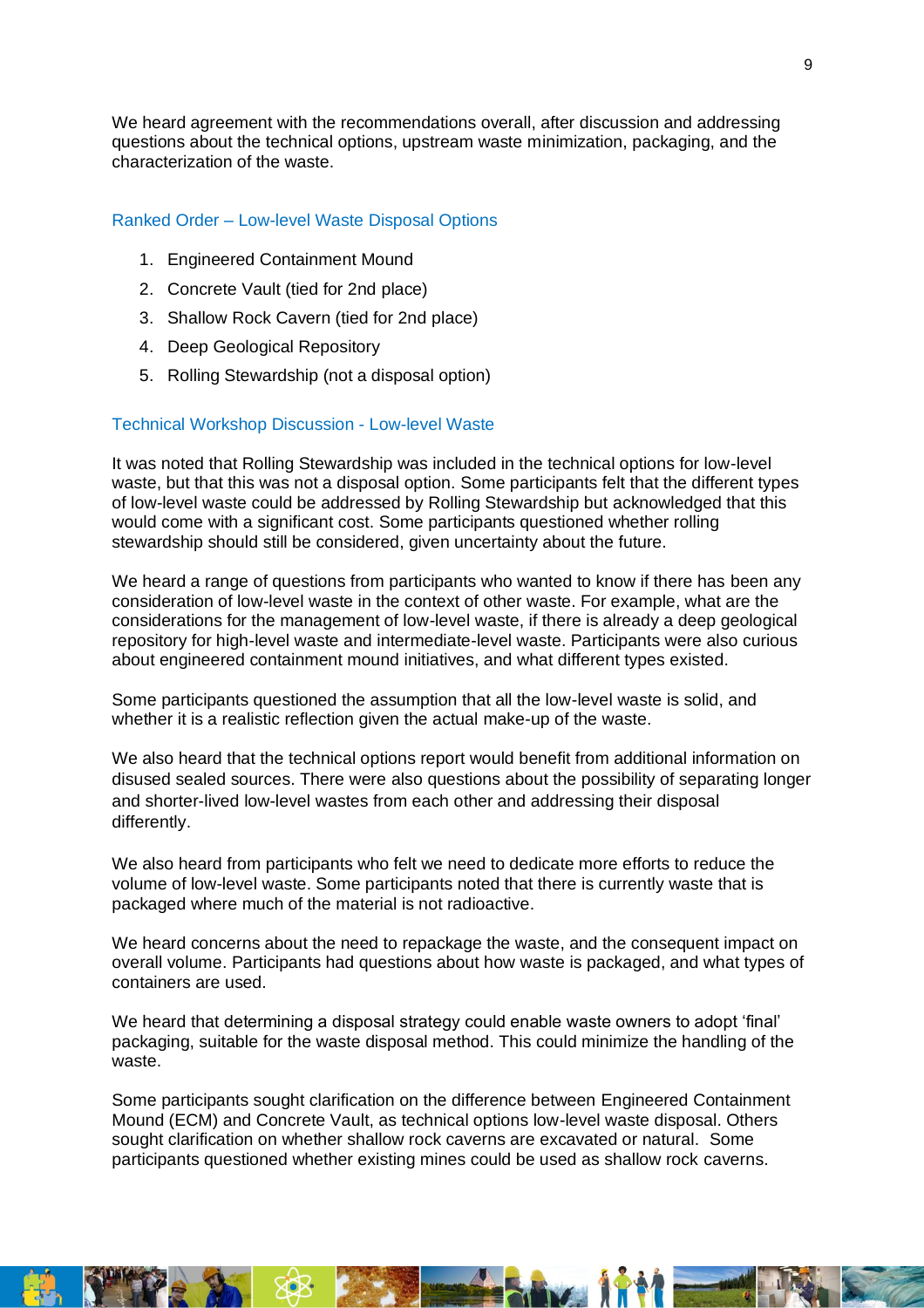We heard from some participants who supported exporting waste to other countries, for example where there are commercial arrangements for fuel waste to be sent back to origin or to repatriate industrial or medical sources that are sold from Canada.

We heard that some participants needed further clarification on the definition of low-level waste and the groupings that were used in the study. Some participants wanted to know more about the source the data in the technical report for information on waste storage locations, volumes, and percentages.

Some participants sought additional information about safety, for example, the safety case and whether there could be explosions, as well as the possibility of waste monitoring and reporting over a long period of time. Some wanted additional information on environmental risk and public health.

Some participants discussed co-locating low- and intermediate-level waste. Participants felt that when it comes to low-level waste, any disposal facility should be built separately from that for intermediate-level waste.

### <span id="page-9-0"></span>Intermediate-Level Waste

The following ranked order of technical options for the intermediate-level waste, arising from the analysis in the technical options report, was accepted by participants. We reiterated that these recommendations are only part of the considerations that will go into the final ISRW recommendations.

We heard agreement with the recommendations overall, after discussion and addressing questions about the technical options, upstream waste reduction, the characterization of the waste, and the cost implications.

### Ranked Order – Intermediate-level Waste Disposal Options

- 1. Deep Geological Repository
- 2. Deep Borehole (an option limited by the packaged size of the waste)

### Technical Workshop Discussion - Intermediate-level Waste

Some participants questioned whether the range of options presented was comprehensive. For example, questions were asked about why vitrification of intermediate-level-waste was not presented as one of the options available. We also heard from a small number of participants who were disappointed by the limited disposal options presented, and the "obvious" recommendations, in particular the deep geological repository.

Some participants identified concern with statements in the technical options report that identified certain technical options as "not suitable for the allocated waste group" because these statements were deemed to be too broad and did not allow for the performance based regulatory approach, which is based on demonstrating safety rather than prescribing allowable options. We heard a suggestion that these recommendations for technical options should not use words like 'unacceptable' or 'not suitable' and provide a means for other options to be used on a case-by-case basis to describe 'preferred' and 'not preferred' options rather than dismiss any approach outright. We heard from some participants that the ISRW should have sufficiently broad options, that met safety requirements, suitable to accommodate multiple waste types. In the case of in-situ disposal, we heard that the report should elaborate on the reasons for its exclusion from the options. In particular, some participants expressed that it should explicitly state that this option was excluded because

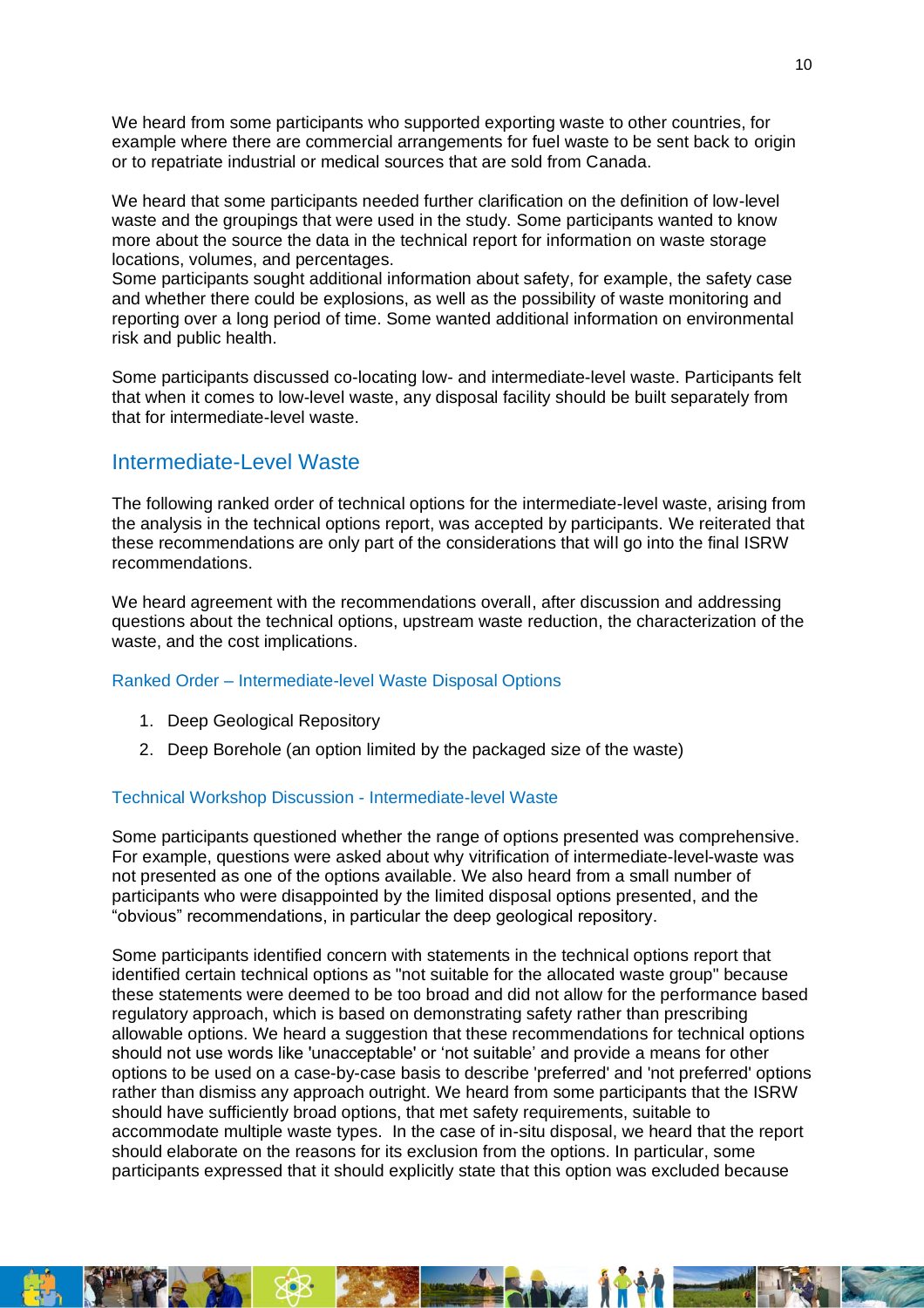the totality of the ISRW inventory does not qualify for the application of this option in the Canadian context.

We heard that most participants agreed that a deep geological repository would be the most technically appropriate solution for intermediate-level waste; but there was also an acknowledgement there are multiple disposal options that might be applicable to the different varieties of waste and that perhaps a combination of options might be appropriate. Some participants thought both options – deep borehole and deep geological repository – were strong options.

Some participants questioned the anticipated environmental impact of a deep geological repository, including habitat displacement during construction and whether will be programs to support the wildlife in which ever area is chosen.

There were questions about deep boreholes, for example some participants wanted to know if a deep borehole would be deeper than a deep geological repository. Some participants had questions about packaging requirements for deep borehole disposal.

There were other questions about deep boreholes, including whether these would be located near or away from a deep geological repository for intermediate-level waste, and the impact on disposal costs and transportation. We also heard participants wanting to learn more about whether there was an advantage to processing low- or intermediate-level waste in small diameter cannisters. Some participants expressed interest in the potential costs of various options, and there was a perception that boreholes may be less expensive in the long term.

As part of the discussion on the suitability of the assumptions in the technical options report, some participants wanted to know if waste currently stored in drums was liquid or solid.

Although Rolling Stewardship is a storage rather than a disposal option, and the technical options report deemed it "not suitable for the allocated waste group" for intermediate-level waste, some participants favoured this option. We also heard some participants express that we should not think of disposal as being a 'permanent' solution because intermediate-level waste remains hazardous for a long time. We heard participants express the importance of being able to have ongoing monitoring of the waste, which rolling stewardship would enable. Other participants were less confident that rolling stewardship would be the right decision, or even a feasible option.

Some participants expressed that even if intermediate-level waste was disposed of in a deep geological repository, the repository should remain open and accessible to enable constant monitoring and intervention if warranted for safety and environmental reasons. Because of the very long nature of the hazard from intermediate level waste, some participants believed that rolling stewardship for 7000 generations, from generation to generation.

We also heard that the technical options report was missing a discussion on the consideration of the impact of climate and uncertainty which could make rolling stewardship very difficult or non-sustainable over the long term.

Some participants questioned the assumptions in the report about potential waste arising from the implementation in the future of small modular reactors. They wanted to know why there were no volumes assigned to these wastes. Participants also wanted to know whether the potential for fusion reactors to produce significant volumes of waste was considered and if this waste and its characteristics would be included as part of our projections.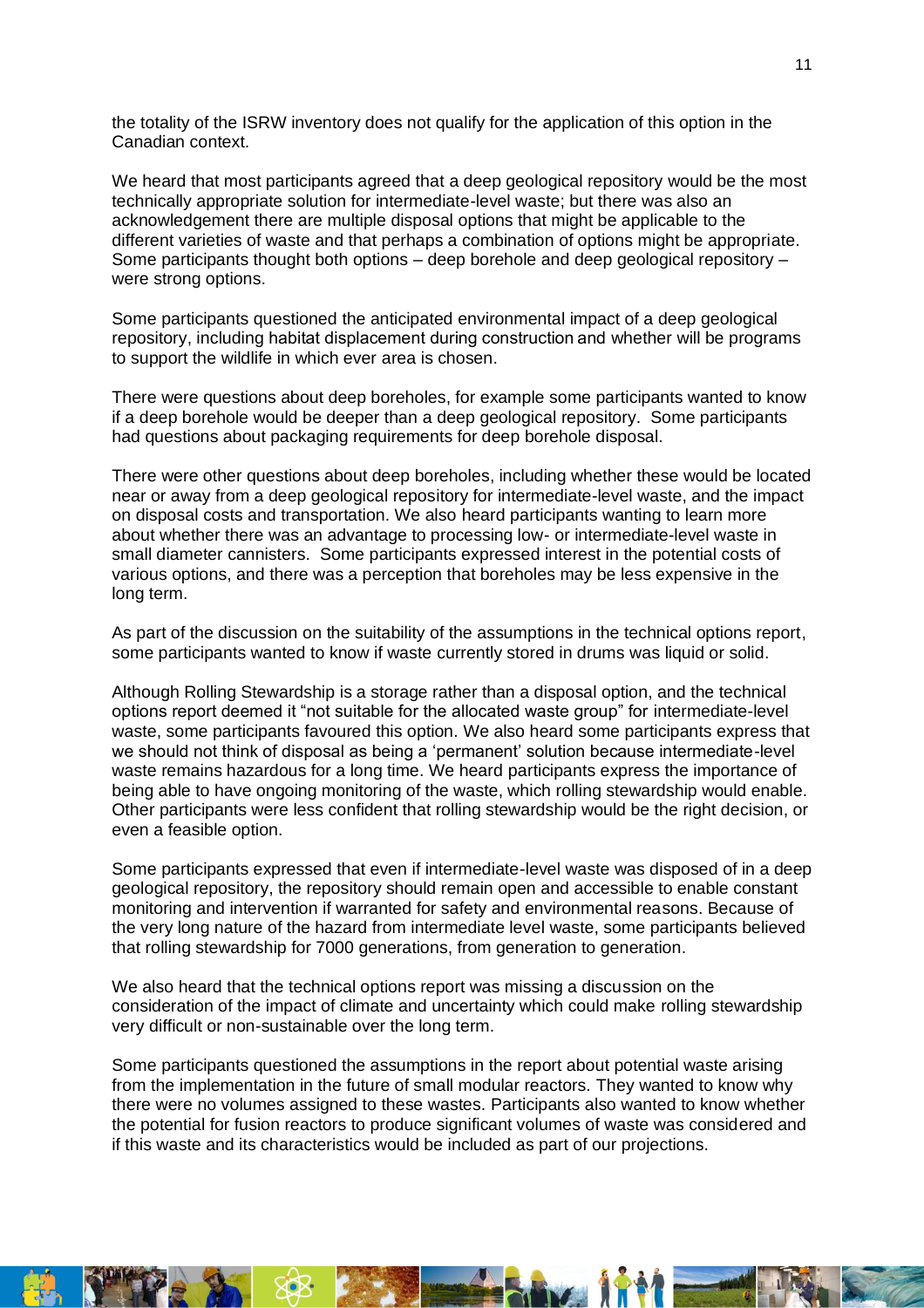Throughout the sessions participants discussed the number of facilities that should be constructed. Participants felt that a deep geological repository is very expensive to site and build, and unlikely be a financially viable option for multiple facilities in every province with radioactive waste. They also felt that boreholes would likely be less costly, and more could be built. Currently, the dimensions of the waste that could be accepted by a deep borehole are a constraint. Countries looking at deep boreholes typically don't have nuclear power programs; their waste is mainly medical waste or industrial sources. Most participants agreed that it could make sense for the ISRW to allow for a combination of types of facilities, for example, multiple deep boreholes and one deep geological repository for whatever doesn't fit.

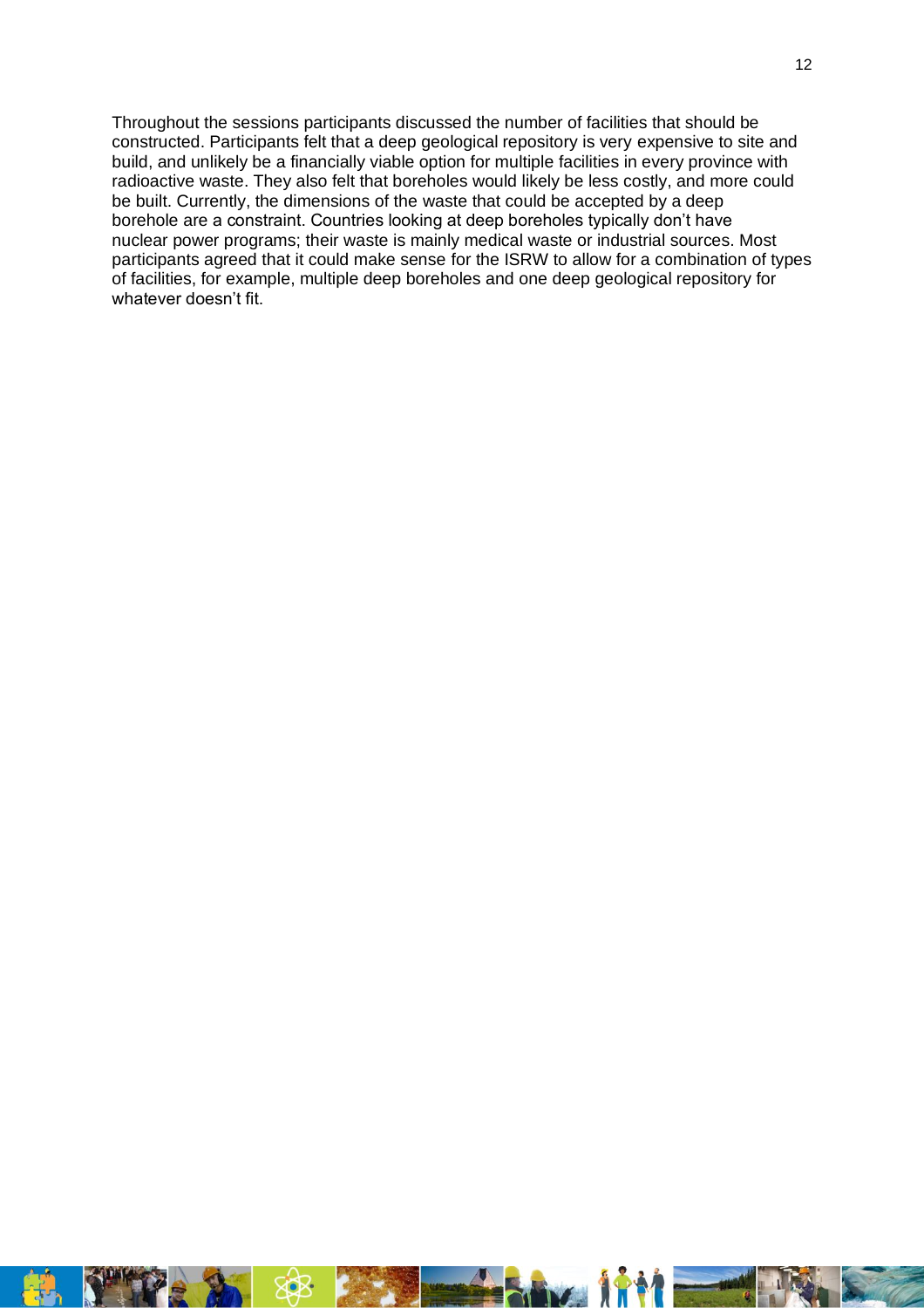### <span id="page-12-0"></span>Appendix A – Technical Workshop Sessions

All technical workshop sessions took place in 2021. The dates of the technical workshop sessions, and participant focus are below. All sessions were offered in English with simultaneous French translation.

Links to the presentations used during the technical workshop sessions can be found below:

[Technical Workshop –](https://radwasteplanning.ca/sites/default/files/presentation_tw_llw_en_27sep2021.pdf) LLW [Technical Workshop –](https://radwasteplanning.ca/sites/default/files/presentation_tw_ilw_en_28sep2021.pdf) ILW

### Technical Workshop Sessions:

<span id="page-12-1"></span>

| <b>Sector</b> | <b>Session</b>           | <b>Language</b>  | <b>Date</b> |
|---------------|--------------------------|------------------|-------------|
| Laypeople     | Intermediate Level Waste | Bilingual        | 21 Sep 21   |
| Experts       | Low Level Waste          | <b>Bilingual</b> | 27 Sep 21   |
| Experts       | Intermediate Level Waste | <b>Bilingual</b> | 28 Sep 21   |
| Experts       | Intermediate Level Waste | Bilingual        | 4 Oct 21    |
| Laypeople     | Low Level Waste          | <b>Bilingual</b> | 5 Oct 21    |
| Experts       | Low Level Waste          | Bilingual        | 6 Oct 21    |

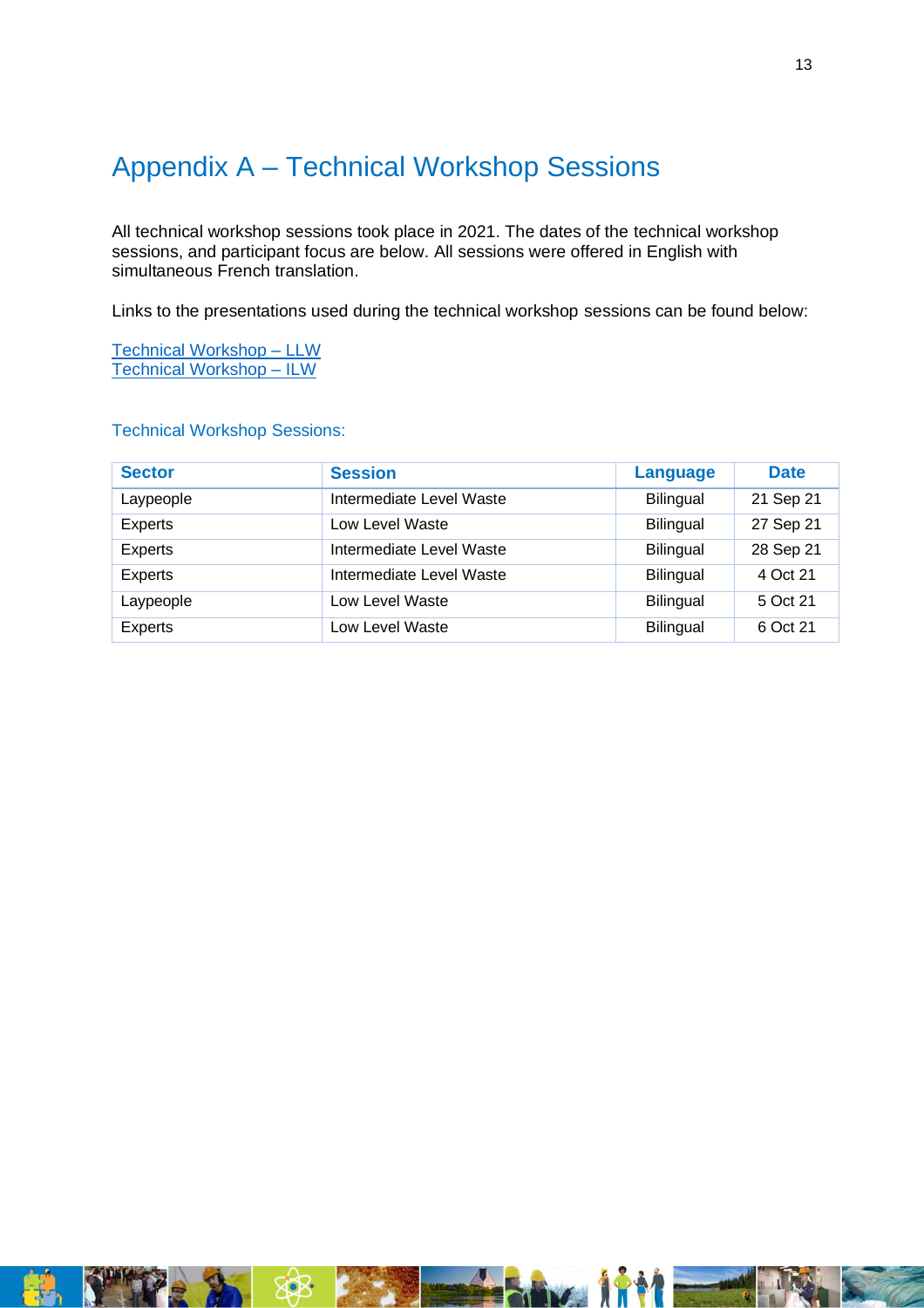### Appendix B – Promotion of Technical Workshops

#### Methodology, Parameters and Results

The Technical Workshops were designed to provide a safe shared space for multiple voices to be heard and to connect participants in new and meaningful ways. The events were free of charge and open to all interested Canadians and Indigenous peoples. Some Technical Workshops were tailored to laypeople and others were tailored to technical experts.

As it was important to encourage wide participation, the NWMO used various outreach and promotional tools, including social media (owned) and emails to the ISRW distribution list, to reach to relevant audiences to raise awareness of the Technical Workshops and stimulate registration.

#### Emails and Owned Social Media

The NWMO sent tailored email invitations to the ISRW distribution list to encourage registration for both technical workshops on low-level waste and intermediate-level waste. The NWMO also shared social media posts across their owned channels. NWMO posted three owned social media posts in both English and French on Facebook and Twitter, promoting the Technical Workshops, inviting interested Canadians and Indigenous peoples to register and participate.

Radioactive Waste Planning @RadWastePlan · Aug 31, 2021 We are committed to hearing from a variety of perspectives in the development of an integrated strategy for the long-term management of radioactive waste in Canada. To register for one of our upcoming Technical Workshops, visit hit Iv/38uNkuC today! #RadWastePlar



<span id="page-13-0"></span> $Q_1$  $17<sup>1</sup>$  $O<sub>1</sub>$ 凸 Radioactive Waste Planning @RadWastePlan · Aug 17, 2021 Interested in learning more and sharing your perspectives on the technical options related to the long-term management of low- and intermediate-level radioactive waste? Register for updates about our technical workshops: bit.lv/37NTh5C



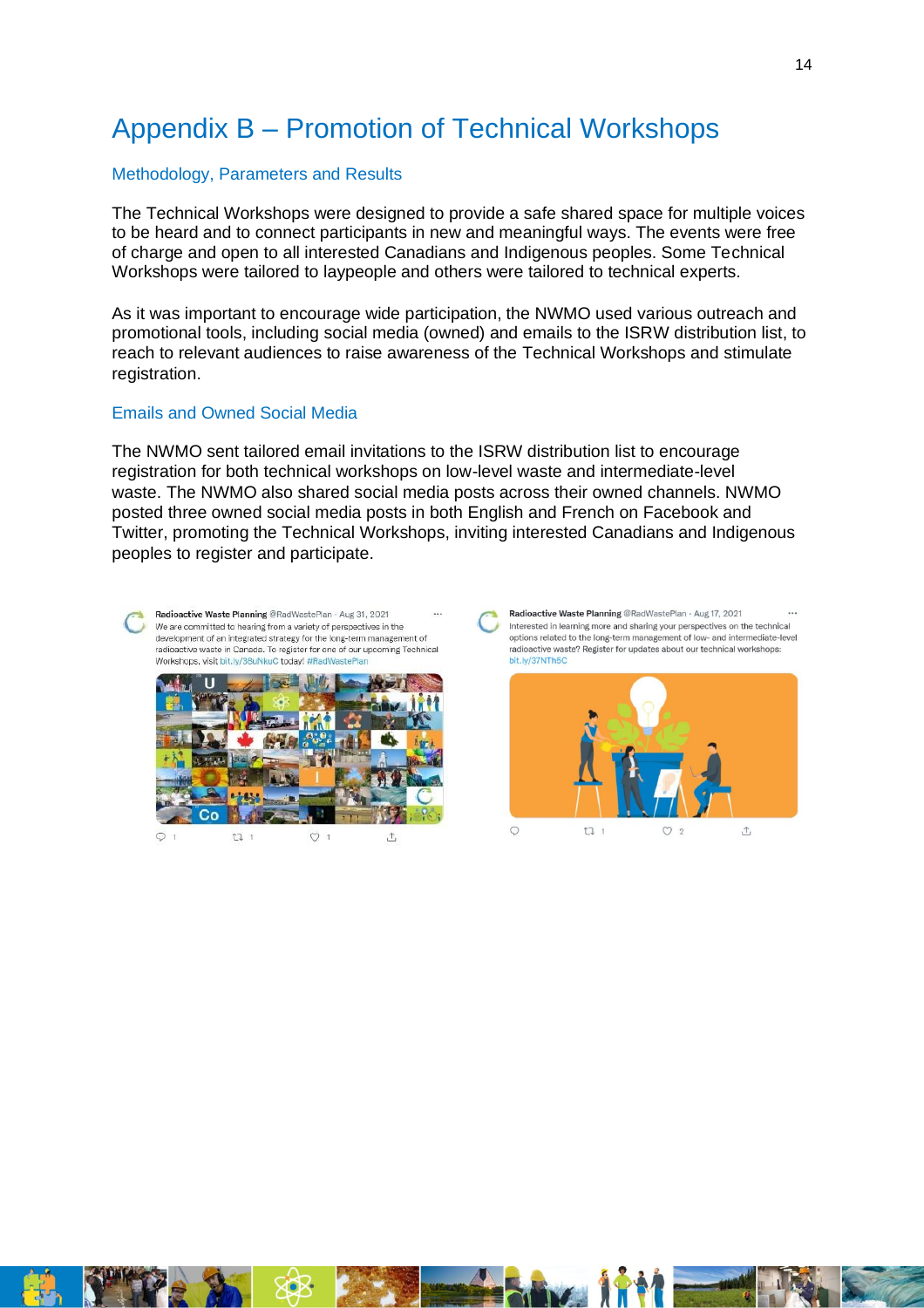### Appendix C – Methodology

The objective of the Integrated Strategy for Radioactive Waste's (ISRW) technical workshop sessions is to invite and facilitate broad dialogue in support of the development of a strategy for managing Canada's radioactive waste, in particular low- and intermediate-level waste. We approached this goal by listening to the perspectives of expert and layperson attendees.

The development of the strategy is grounded in a range of guiding principles and objectives as we explored key questions and issues discussed at our events. A consistent methodology was used during each layperson and expert technical workshop.

Technical workshops were open to the public but required pre-registration to participate. The NWMO invited all those who had expressed interest in participating in the engagement activities related to the ISRW, and a broad multi-sectoral list of individuals with whom the NWMO had been communicating over the course of the engagement. We invited Canadians and Indigenous people to provide input to the approaches that we should consider for the long-term management of low- and intermediate-level radioactive waste.

In advance of the meeting, participants received links to the a [technical options report](https://radwasteplanning.ca/sites/default/files/project_report.pdf) commissioned by the NWMO or the [technical options report –](https://radwasteplanning.ca/sites/default/files/isrw_report_on_technical_options_layperson_summary_en.pdf) layperson summary to make the subject accessible to experts and non-experts alike. Participants were encouraged to read the Report prior to the technical workshop, but the material presented within the technical workshop was designed to allow participation, even where participants did not complete the pre-reading. We also described the principles that had been developed for the ISRW (see Appendix D – ISRW Guiding Principles)

We conducted these workshops over a three-week period, giving technical experts and laypersons multiple opportunities to provide feedback and attend sessions to discuss the long-term management of low- and intermediate-level waste.

Each session was facilitated by an independent facilitator who guided the presentation and workshops and throughout the process emphasized the non-attribution of comments, so participants were free to provide their opinion in a safe space. The bilingual technical workshop presentation was made available for participants with simultaneous interpretation. Throughout the process, participants could ask questions via video, or they could post their question in the chat room.

Each technical workshop session began with a land acknowledgement, recognizing and expressing gratitude for the land we are on. This was followed by an introduction and an overview of logistics for the event. Before addressing the topics for discussion, the technical workshop started with an opening context-setting presentation from Karine Glenn, Strategic Project Director for the NWMO, which covered the following:

- 1. Information on the ISRW project such as:
	- a. Gaps in existing plans (e.g., low- and intermediate-level radioactive waste)
	- b. Timeline of the project including key milestones and deliverables (from Fall 2020 to Winter 2021/2022)
	- c. The strategy's guiding principles, including: 1) safety as an overarching principle, 2) security must be ensured, 3) environment is protected, 4) informed by the best available knowledge, 5) meets or exceeds regulatory requirements, 6) be transparent and inform and engage the public, 7) respect Indigenous rights and treaties, 8) make use of existing projects, and 9) fiscally responsible.

ha N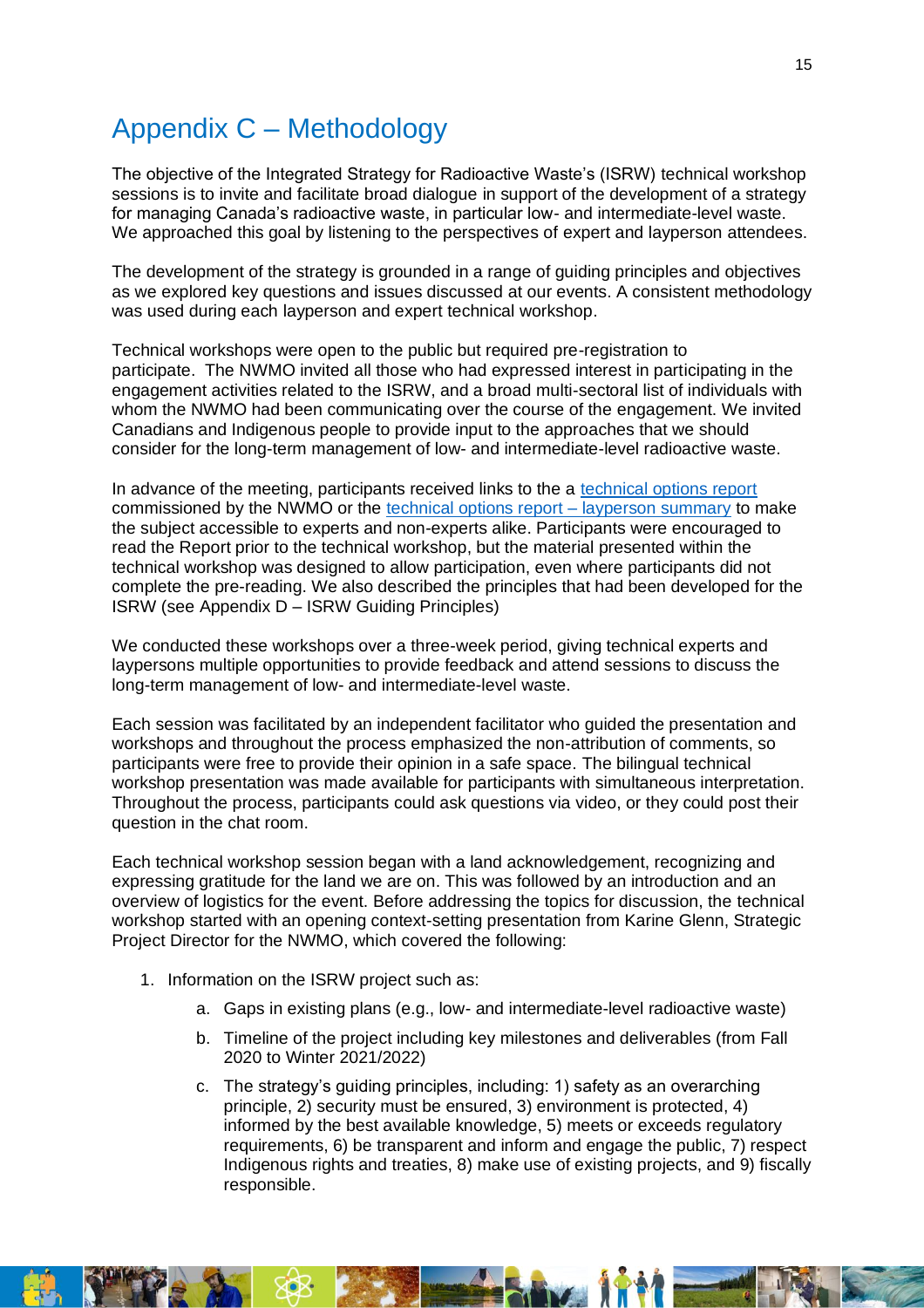Following the NWMO presentation on the ISRW, there was a question-and-answer opportunity. This was followed by a presentation summarizing information on either low- or intermediate-level waste, depending on the focus of the workshop, such as the types and volumes of waste for which there are no current plans for disposal. Participants had the opportunity to ask questions of the NWMO following this part of the presentation.

Following another question-and-answer period, the NWMO presented a summary of the content of the technical assessment, addressing the content of the technical options report, for either low- or intermediate-level waste, depending on the focus of the workshop. This covered the following:

- 1. Assumptions
- 2. Information about development of the ranking of the technical options such as:
	- a. Methodology used to determine ranking of options
	- b. Information on waste grouping and the suitability of technical options for various waste groupings
	- c. Proposed ranking of the suitability of the technical options
- 3. Context for the objective of the discussion in the technical workshop, which was to obtain the feedback of participants on the order of the technical option recommendations

The presentation was followed by another opportunity for participants to ask questions. Following the presentation, attendees participated in the discussion-based portion of the workshop. Joining the attendees was an independent facilitator, and NWMO ISRW project team members who were taking non-attributable notes for this What We Heard Report. NWMO representatives were on hand to answer questions from participants during the discussion.

The points of discussion were as follows:

- 1. With which aspects of the report do you agree?
- 2. With which aspects of the report do you disagree?
	- a. Are there technical options that have been eliminated that should be brought back, and why?
- 3. What is missing from the report?
- 4. Based on the discussion, does the Order of Recommendations still stand?

Following the discussions, participants were provided with ways to further be involved in the strategy development process, such as, registering for updates through the project's [radwasteplanning.ca](https://radwasteplanning.ca/) website, partaking in the project's online survey, visiting the [learn more](https://radwasteplanning.ca/content/learn-more)  [page](https://radwasteplanning.ca/content/learn-more) on the project's website, and were provided additional resources, such as an email address, to continue the engagement, ask questions and share comments.

The session ended with thanks to those participating and to those supporting the session, such as translators, notetakers and production team. The NWMO representative offered to remain on the virtual platform until all participants signed off, should participants have any final questions or feedback. The NWMO representative and production team remained on the virtual platform until all participants signed off.

<span id="page-15-0"></span>TO T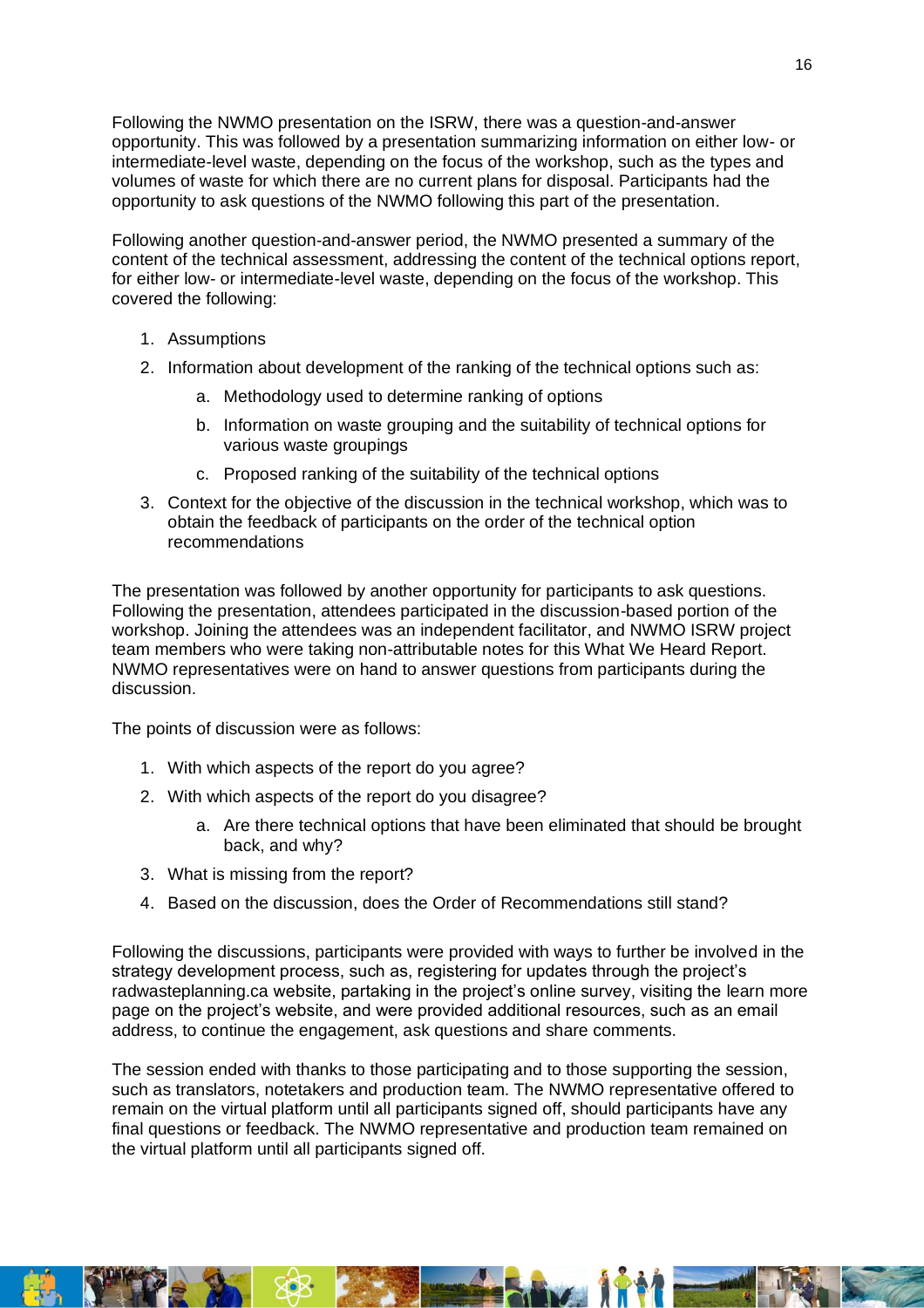### Appendix D – ISRW Guiding Principles



The NWMO developed a set of principles that are comprised of what the organization had heard previously from Canadians and Indigenous peoples. These initial principles were included in public opinion research and refined by participants at the Canadian Radioactive Waste Summit — the first of the engagement events for the development of an Integrated Strategy for Radioactive Waste (ISRW), held from 30 March to 1 April 2021. The principles that emerged from the Summit were used as the basis for discussion in subsequent ISRW engagement sessions.

The guiding principles are:

- **Safety as an overarching principle**
- **Informed by the best available knowledge**
- **Respect Indigenous rights and treaties**
- **Be transparent and inform and engage the public**
- **Meet or exceed regulatory requirements**
- **Fiscally responsible**
- **Make use of existing projects**
- **Security must be ensured**
- **Environment is protected**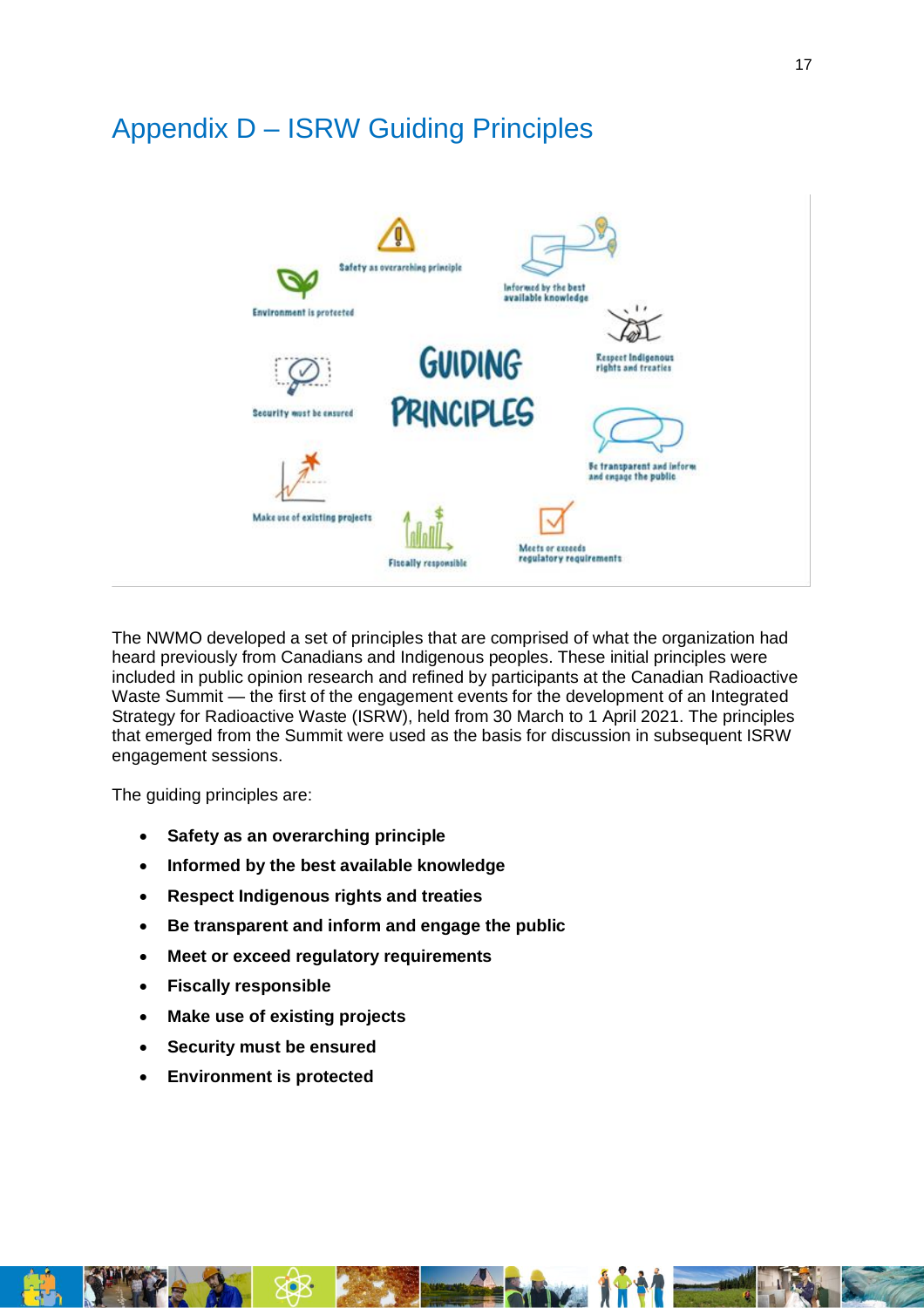The full text of the guiding principles is as follows:

- **The strategy must have safety as the overarching principle** guiding its development and implementation. Safety, **including the protection of human health**, must not be compromised by other considerations.
- The strategy must **ensure the security of facilities, materials, infrastructure, and information**.
- The strategy must **ensure that the environment is protected**, including the protection of the air, water, soil, wildlife, and habitat.
- The strategy must be developed and implemented to **meet or exceed regulatory requirements** for the protection of health, safety and the security of people and the environment.
- The strategy must be **informed by the best available knowledge**. **This includes Indigenous Traditional Knowledge**, science, social science, local knowledge, and international best practices. Ensuring that Traditional Knowledge and ways of life are interwoven throughout is important for a strong strategy. This includes knowledge about the land and environment. It also includes values and principles about developing and maintaining effective and meaningful relationships.
- The strategy must **respect Indigenous rights and Treaties** and consider that there may be unresolved claims between Indigenous peoples and the Crown.
- The strategy must be **developed in a transparent manner that informs and engages the public, including youth and Indigenous peoples.** It is important to proactively provide easily understandable information to those most likely to be affected by implementation of the strategy. Questions and concerns must be heard, acknowledged, and addressed. Information used to develop the strategy will be readily available to the public**.**
- <span id="page-17-0"></span>• The strategy must be **developed and implemented in a fiscally responsible way** to ensure that the cost of the project does not become a burden to current electricity ratepayers, taxpayers, or future generations.



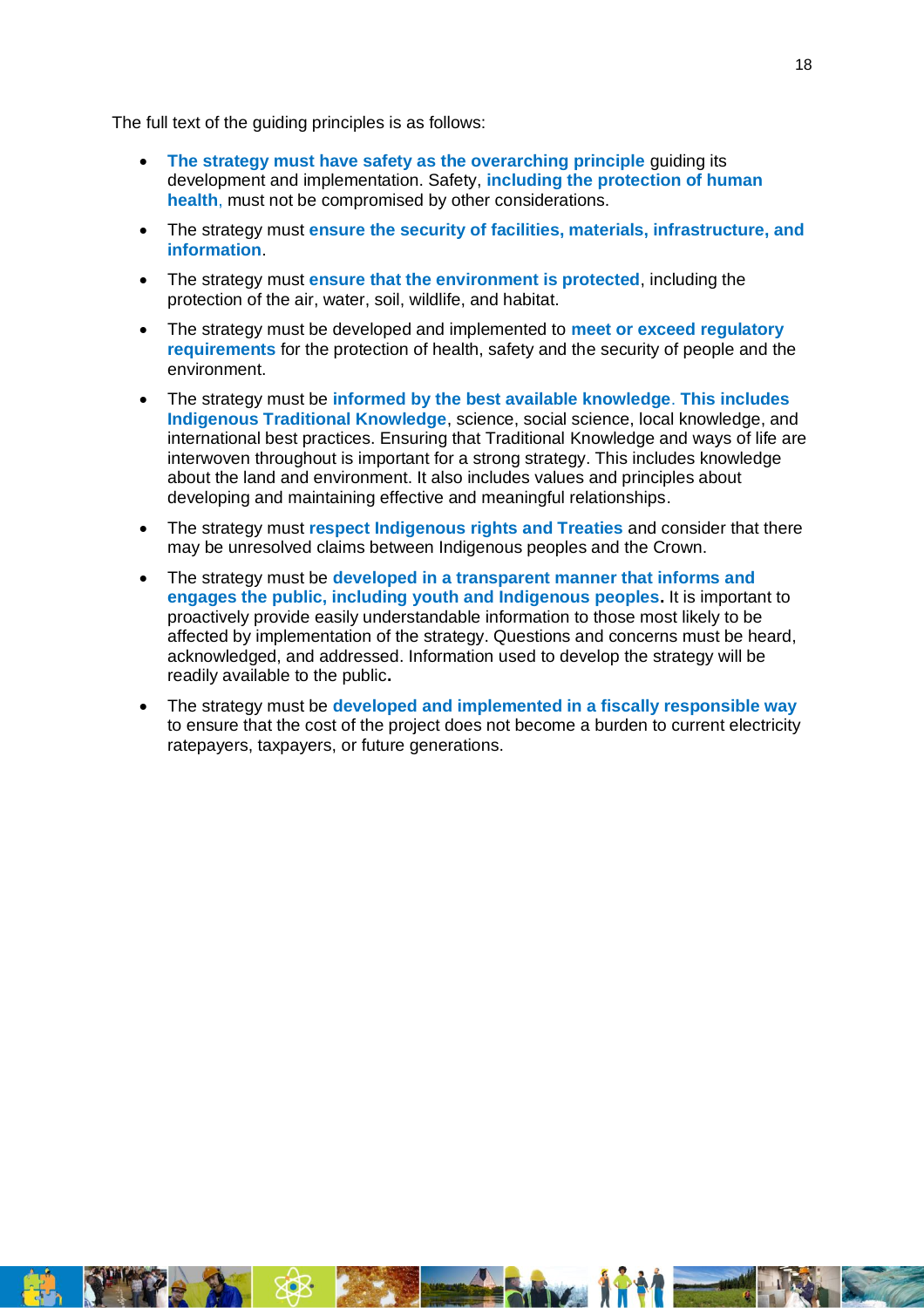### Glossary of Terms (Nuclear Waste Management)

**Bulk Material**: Material that is granular in nature, such as soil, demolished concrete, or construction/demolition waste. 

**Concrete Vault**[: Concrete vaults](https://radwasteplanning.ca/sites/default/files/concrete_vault_final_2021-03-23_0.pdf) are a type of engineered near surface disposal facility widely used around the world for the disposal of low-level radioactive waste (LLW). Concrete vaults look like large concrete boxes and a repository would be made up of a series of these. Each one would have its own drainage system and an 'earthen cover system' engineered from multiple layers of soil and with grass or other plants growing on top. This disposal method can be used in a wide variety of soil conditions. It is also modular in its design, which means that additional vaults can be added to increase its capacity as needed.

**Deep Borehole**[: Deep borehole](https://radwasteplanning.ca/sites/default/files/deep_borehole_final_2021-03-23.pdf) disposal is an emerging technology for waste that requires isolation for more than a few hundred years. It may be suitable for the disposal of small volumes of intermediate-level waste (ILW). The series of narrow boreholes are created to a depth of about 500 to 1000 metres into which waste packages would be lowered, creating a stack deep underground.

**Deep Geological Repository (DGR):** A [deep geological repository](https://radwasteplanning.ca/sites/default/files/deep_geologic_repository_final_2021-03-23.pdf) typically consists of a network of underground tunnels and placement rooms for radioactive waste constructed several hundred meters below the surface. Repositories are designed to use a system of multiple barriers: engineered barriers such as waste containers and natural barriers like the rock itself work together to contain the waste and isolate it from people and the environment.

**Disposal:** The placement of radioactive waste without the intention of retrieval.

**Engineered Containment Mound (ECM):** [Engineered containment mounds](https://radwasteplanning.ca/sites/default/files/engineered_containment_mound_final_2021-03-23.pdf) are a type of engineered near surface disposal facility that sees waste packages placed on a waterproof base and then covered over with thick layers of natural materials such as clay and soil. Layers of synthetic materials such as high-density polyethylene are also incorporated to prevent release of radiation to the environment. These facilities usually have wastewater collection and treatment systems as well. ECM is suitable for low-level waste which will not reduce in volume or compact over time.

**High-Level Waste (HLW)**: High-level radioactive waste is primarily used nuclear fuel and/or is waste that generates significant heat via radioactive decay. HLW is associated with penetrating radiation, thus shielding is required. HLW also contains significant quantities of long-lived radionuclides necessitating long-term isolation. Placement in deep, stable geological formations at depths of several hundred metres or more below the surface is recommended for the long-term management of HLW.

**Intermediate-Level Waste (ILW)**: Intermediate-level radioactive waste is generated primarily from power plants, prototype and research reactors, test facilities, and radioisotope manufacturers and users. ILW generally contains long-lived radionuclides in concentrations that require isolation and containment for periods greater than several hundred years. ILW needs no provision, or only limited provision, for heat dissipation during its storage and disposal. Due to its long-lived radionuclides, ILW generally requires a higher level of containment and isolation than can be provided in near surface repositories. Waste in this class may require disposal at greater intermediate depths of the order of tens of metres to a few hundred metres or more.

**Long-Term Management**: The long-term management of radioactive nuclear waste by means of storage or disposal.

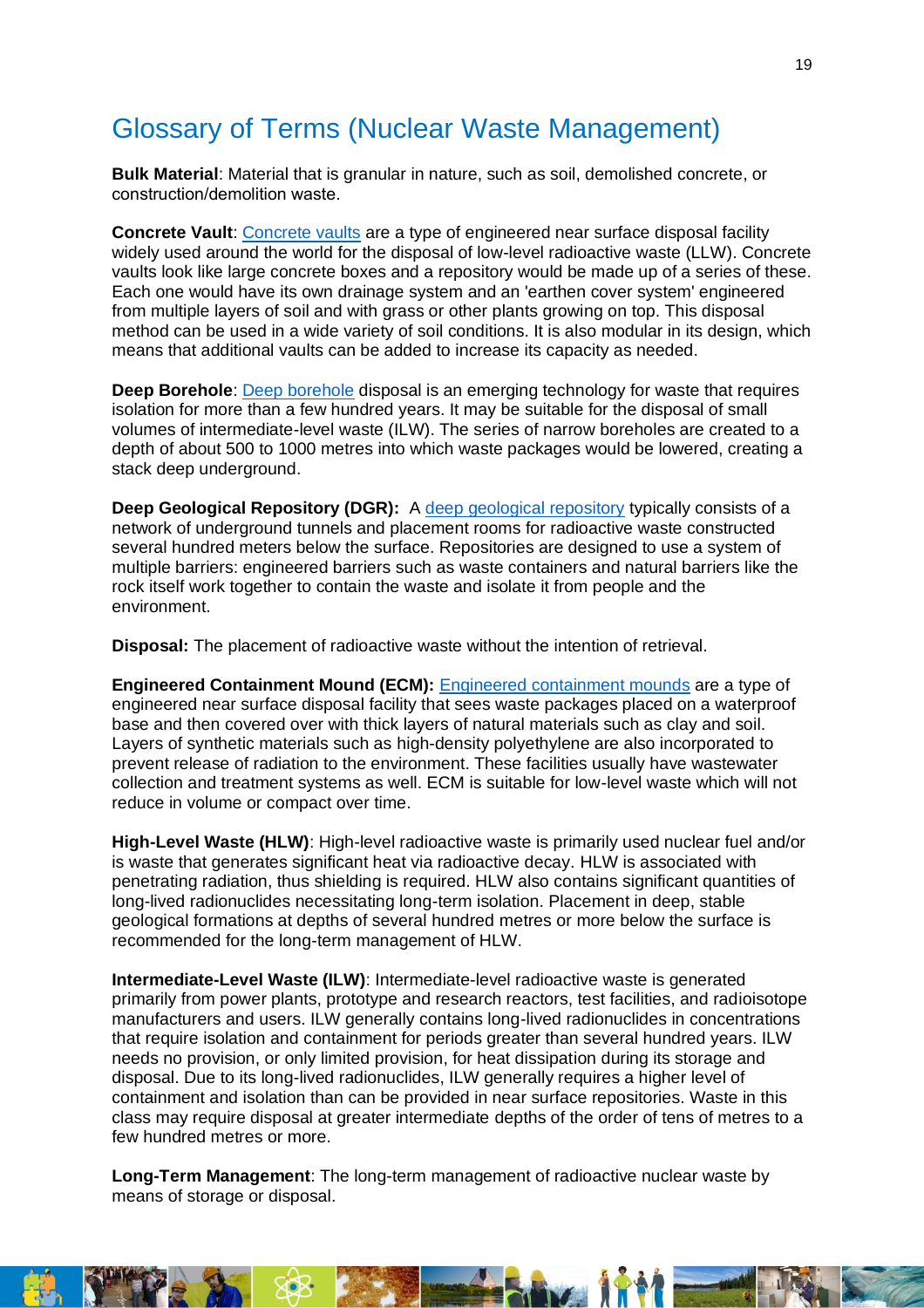**Low-Level Waste (LLW):** Low-level radioactive waste comes from operating reactors and from medical, academic, industrial, and other commercial uses of radioactive materials. LLW contains material with radionuclide content above established clearance levels and exemption quantities (set out in the *Nuclear Substances and Radiation Devices Regulations*), but generally has limited amounts of long-lived activity. LLW requires isolation and containment for periods of up to a few hundred years. An engineered near surface disposal facility is typically appropriate for LLW.

**Radionuclide:** A material with an unstable atomic nucleus that spontaneously decays or disintegrates, producing radiation. Nuclei are distinguished by their mass and atomic number.

**Rolling Stewardship**: [Rolling stewardship](https://radwasteplanning.ca/sites/default/files/rolling_stewardship_final_2021-03-23.pdf) is an approach to managing radioactive materials for which there is no disposal solution in the near term. Under rolling stewardship, the radioactive waste is stored on the surface where human controls can safely contain, isolate, monitor, and secure it for many generations indefinitely i.e., roll the radioactive waste forward from generation to generation (a succession of stewards). This concept assumes that technology will eventually resolve the problem for the long-term management of the waste, potentially by destroying or neutralizing it.

**Shallow Rock Cavern:** The [shallow rock cavern](https://radwasteplanning.ca/sites/default/files/shallow_rock_cavern_final_2021-03-23.pdf) is an engineered near surface disposal method sometimes used for the disposal of low-level waste, or low- and intermediate-level waste (LLW or L&ILW). A series of rock caverns are excavated at a nominal depth of 50 to 100 meters below the surface in low permeability rock. They are accessed from the surface by a small system of ramps and tunnels

**Small Modular Reactors (SMR):** SMRs are advanced reactors that produce electricity of up to 300 MW(e) per module, which is less than current power generation reactors.

**Waste**: In the context of the What We Heard report, waste is assumed to be a radioactive waste unless specified otherwise (e.g., non-nuclear waste).

**Waste Owner**: The radioactive waste owner is the organization currently responsible for the radioactive waste.